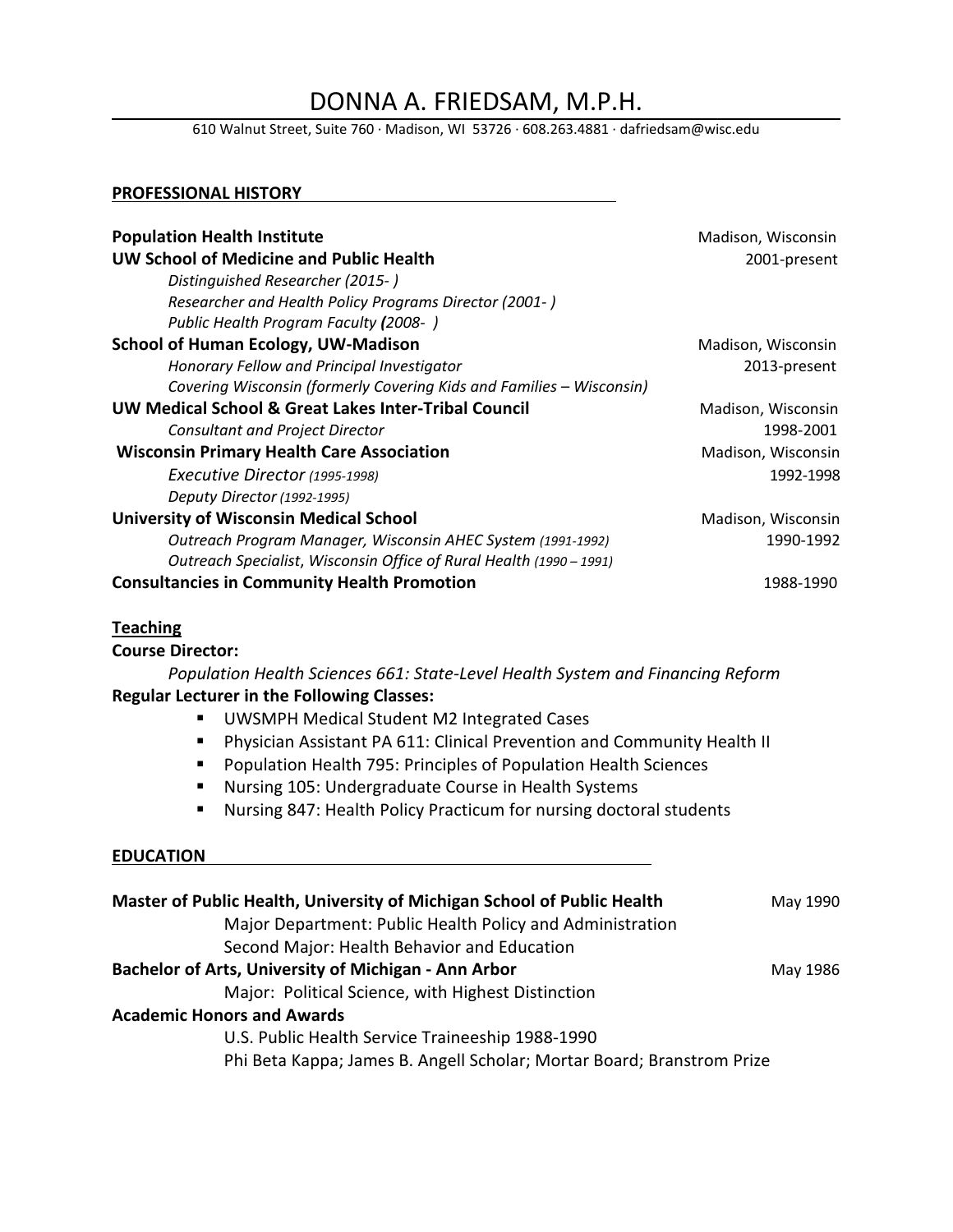## **Appointments and Professional Service**

|             | <u>reponnence and recessional service</u>                                                                             |
|-------------|-----------------------------------------------------------------------------------------------------------------------|
| 2018        | Manuscript Peer Reviewer: Wisconsin Medical Journal                                                                   |
| 2016        | Manuscript Peer Reviewer: Health Affairs, HSR-Health Services Research                                                |
| 2015 - 2016 | State Innovation Model (SIM) Advisory Panel Member, Wisconsin Department<br>of Health Services                        |
| $2014 -$    | Steering Committee, State-University Partnerships Learning Network,<br>Academy Health                                 |
| $2014 -$    | Affiliate, UW Institute for Research on Poverty                                                                       |
| $2013 -$    | Enrollment and Coverage Strategic Workgroup, Wisconsin Department of<br><b>Health Services</b>                        |
|             | 2013 - 2016 ACA Field Research Associate, Brookings Institution/Rockefeller Institute<br>of Government                |
|             | 2012 - 2015 Member, National Academy for State Health Policy State ReFor(u)m Advisory Panel                           |
| 1992 -      | Grant Proposal Objective Review Committee - Grant Reviewer, US Health<br>Resources and Services Administration (HRSA) |
| 2011 - 2012 | Primary Care Workforce Summit Planning Group and Facilitator, Wisconsin<br><b>Academy of Family Physicians</b>        |
| 2011        | ACO Planning Task Force Member, UW Health                                                                             |
|             | 2010 - 2012 User Group Advisory Council, Wisconsin Health Information Organization                                    |
| 2010 - 2011 | Healthiest Wisconsin 2020 Implementation Planning Team, Wisconsin<br>Department of Health Services                    |
| 2009 - 2011 | External Advisory Committee on Community Engaged Research, Northwestern<br><b>University CTSA</b>                     |
| 2008 - 2011 | Wisconsin Collaborative for Healthcare Quality (WCHQ), Aligning Forces for<br><b>Quality Leadership Team</b>          |
| 2007 - 2010 | Quality Steering Committee, Wisconsin Hospital Association                                                            |
| 2006 - 2010 | BadgerCare Plus Advisory Committee, Wisconsin Department of Health Services                                           |
| 2004 - 2005 | Grant Proposal Reviewer, Wisconsin Partnership Fund                                                                   |
| 1995 - 1997 | Statewide Partnership Council, Wisconsin AHEC System                                                                  |
| 1993 - 1997 | Legislative and Health Policy Committees, National Association of Community<br><b>Health Centers</b>                  |

# **PROFESSIONAL AFFILIATIONS**

- **Academy Health**
- **University of Wisconsin Institution for Research on Poverty**
- **University of Wisconsin Extension**

## **PUBLICATIONS**

## **Peer Reviewed Journals**

Leininger L, **Friedsam D**, Voskuil K, Deleire T. 2014. Predicting High-Need Cases among New Medicaid Enrollees. *American Journal of Managed Care*. 20(9):e399-e407.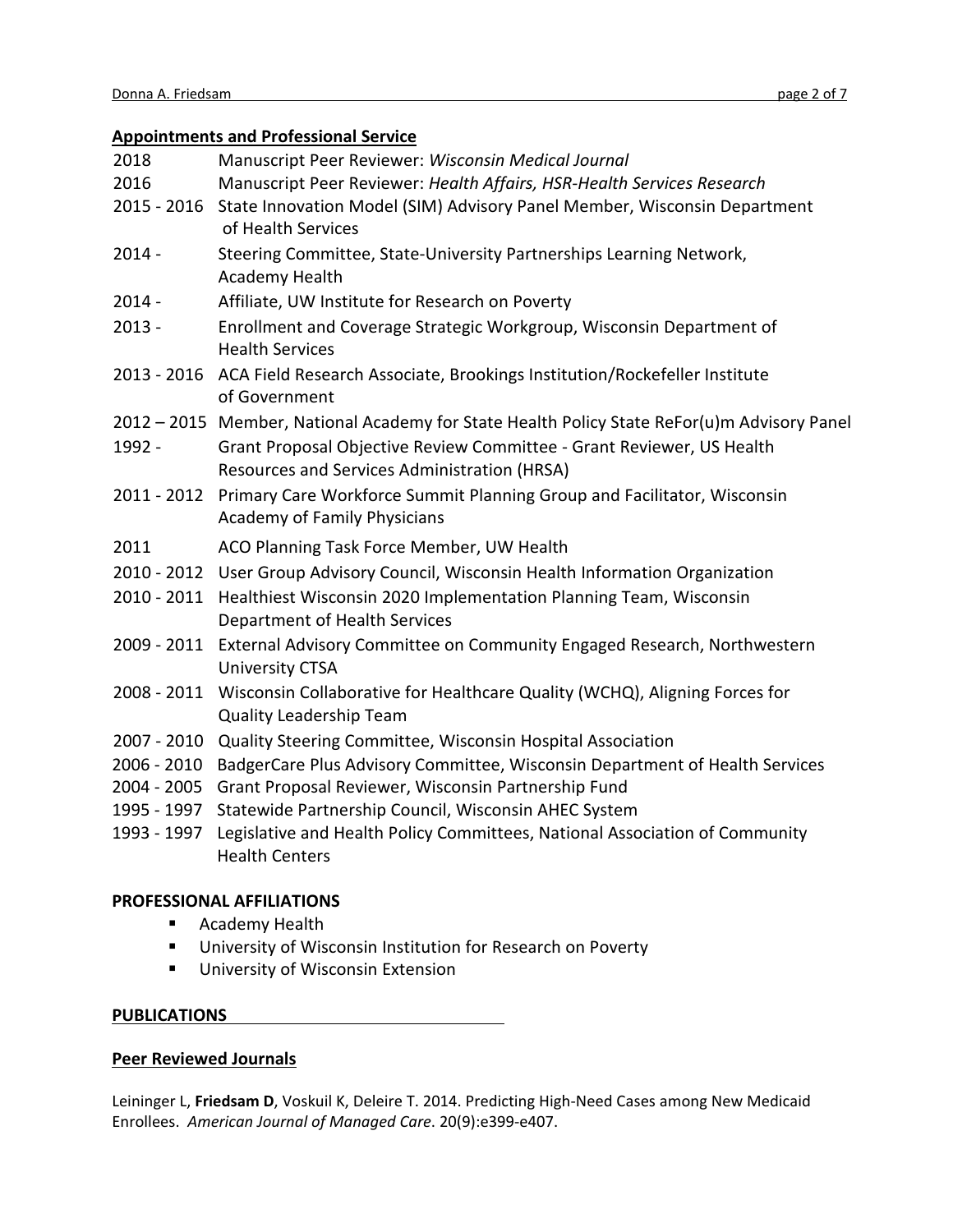Burns ME, Dague L, DeLeire T, Dorsch M, **Friedsam D**, Leininger LJ, Palmucci G, Schmelzer J, Voskuil K. The Effects of Expanding Public Insurance to Rural Low-Income Childless Adults. *Health Services Research*. 2014;49(6), Part II; 2172-2187.

Dague L, DeLeire T, **Friedsam D**, Leininger L, Meier S, Voskuil K. 2014. "What Fraction of Medicaid Enrollees Have Private Insurance at Time of Enrollment?" Estimates from Administrative Data. *Inquiry*  51.

**Friedsam D.** Different Parts of The Same Elephant: Medicaid Research and State Expansion Decisions. *Health Affairs Blog*. September 19, 2014.

DeLeire T, Dague L, Leininger L, Voskuil K, **Friedsam D**. 2013. Wisconsin Experience Indicates That Expanding Public Insurance to Low-Income Childless Adults Has Health Care Impacts. *Health Affairs*  32(6):1037-1045.

DeLeire T, Leininger L, Dague L, Mok S, **Friedsam D**. 2012. Wisconsin's Experience with Medicaid Auto-Enrollment: Lessons for Other States. *Medicare & Medicaid Research Review*. Vol 2(2): E1-E20.

Leininger L**, Friedsam**, D, et al. Wisconsin's BadgerCare Plus Reform: Impact on Low-Income Families' Enrollment and Retention in Public Coverage. *Health Services Research.* Vol 46(1): 336–347, February 2011.

Remington PL, Moberg DP, Booske B, Ceraso M, **Friedsam** D, Kindig DA. Dissemination Research: The UW Population Health Institute. *Wisconsin Medical Journal*. September 2009.

Getzin AE, Knox KE, Bergum A, Read L, Jenkins C, Rieselbach R, Kniss, C, Oliver TR, **Friedsam**, D. Wisconsin Physician Opinions on Health Care Reform. *Wisconsin Medical Journal* Vol. 108, No. 6

**Friedsam** D, Rieselbach R. The Ailing Health Care System: SOAP Note for Physician Leadership. *Wisconsin Medical Journal* 107(8): 363-366.

Knox K, Getzin A, Bergum A, McBride P, Rieselbach R, **Friedsam** D. Short Report: Factors that Affect Specialty Choice and Career Plans of Wisconsin's Medical Students. *Wisconsin Medical Journal* 107(8): 369-373.

Roberts, RG, **Friedsam**, D. The State of Quality Reports: Comparing States by Their Rankings. *Wisconsin Medical Journal.* Vol. 105(8):60-66.

**Friedsam** D, Haug G, Rust M, Lake A. Tribal Benefits Counseling Program: Expanding Health Care Opportunities for Tribal Members. *Am J Public Health* 2003; 93: 1634-1636.

### **Other Scholarly Papers and Issue Briefs**

**Friedsam D**. Does the Rural-Urban Frame Help Explain Health Status? *Health Affairs Blog*, April 30, 2018.

**Friedsam D**. Major Topics for Cross-Cutting Research: Effects of Medicaid Policy Variation. The Brookings Institution, Conference on Evolving a Research Strategy for the Affordable Care Act. Washington DC. October 23, 2014.

**Friedsam D**. Different Parts Of The Same Elephant: Medicaid Research And State Expansion Decisions. Health Affairs Blog. September 19, 2014.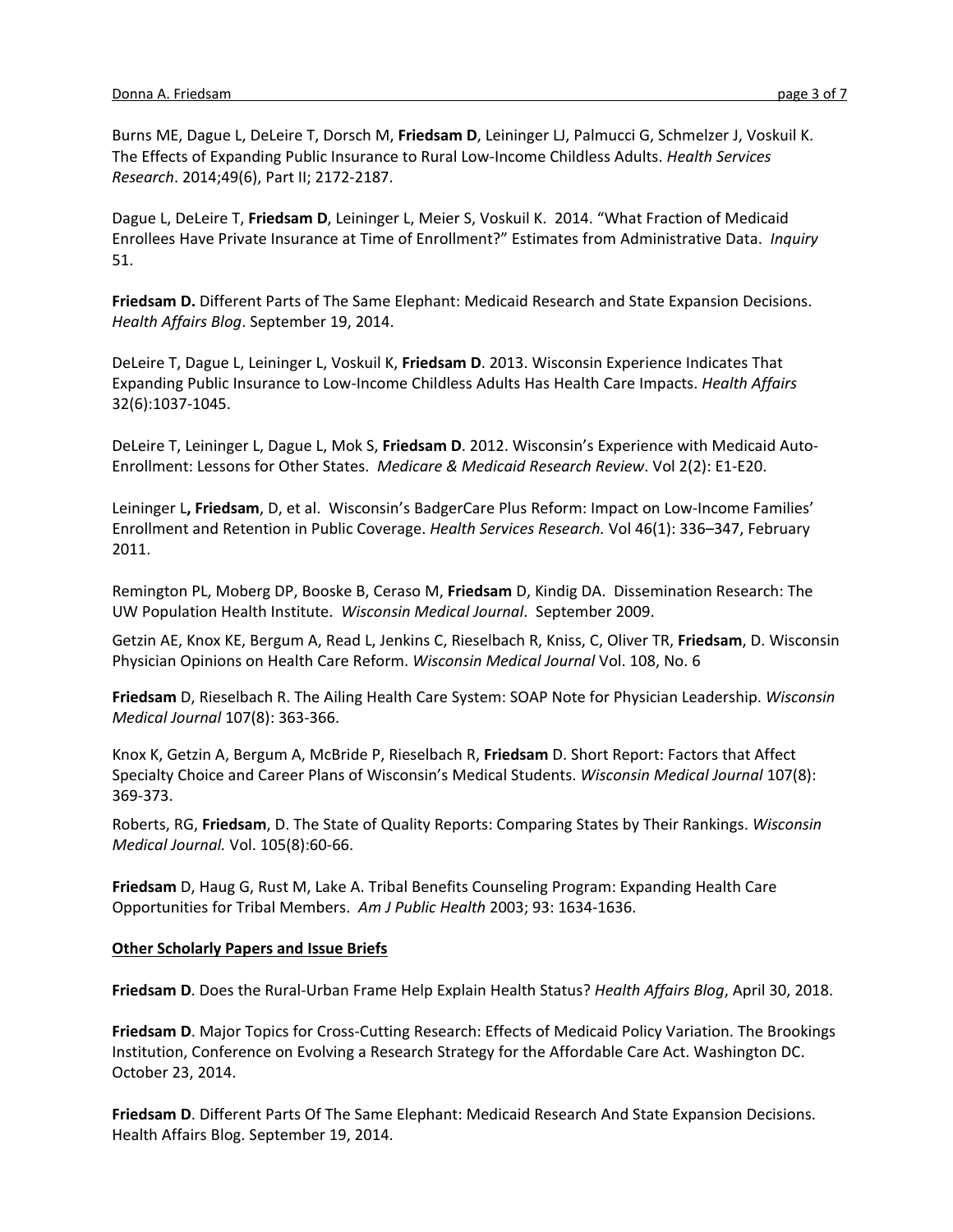**Friedsam** D, Kaplan T. Eskrich S. State-Level Field Network Study of the Implementation of the Affordable Care Act: Wisconsin. Rockefeller Institute of Government and the Brookings Institution. August 2014.

**Friedsam** D. Wisconsin's Health Care Quality: Among the Best…and Among the Worst. UW Population Health Institute Issue Brief. Vol 11(2). Nov 2012.

Feder E, **Friedsam** D. How Many Doctors Will Wisconsin Need? What Should Wisconsin's Medical Schools Be Doing? UW Population Health Institute Issue Brief. Vol 11(1). Nov 2012.

Dague L, DeLeire T, **Friedsam** D, et al. Estimates of Crowd-Out from a Public Health Insurance Expansion Using Administrative Data. NBER Working Paper No. 17009. Issued in May 2011.

Leininger L, **Friedsam** D, Voskuil K, DeLeire T. The Target Efficiency of Online Medicaid/CHIP Enrollment: An Evaluation of Wisconsin's ACCESS Internet Portal. Issue Brief. Robert Wood Johnson Foundation. February 2011.

**Friedsam** D, Leininger L, Bergum A, Mok A, Aksamitauskas M, Oliver T, and DeLeire T. Wisconsin's BadgerCare Plus Coverage Expansion and Simplification, Early Data on Program Impact. Issue Brief. Robert Wood Johnson Foundation. October 2009.

**Friedsam** D, Pfefferkorn B. Medical Homes and Retail Clinics: Policy Considerations for Accountable Health Care. UW Population Health Institute Issue Brief. Jan 2009, Vol 9, No. 1.

**Friedsam** D. Consumer Engagement and "Value-Driven Health Care": Do we have the right information tools? UW Population Health Issue Brief. January 2008, Vol. 8, No. 1.

Zank D, Friedsam D. Employee Health Promotion Programs: What is the Return on Investment? Issue Brief, UW Population Health Institute. September 9, 2005 (Vol. 6, No. 5).

Byrd DR, **Friedsam** D, Remington PL. Healthiest Wisconsin 2010 and Health Disparities: Do the state's goals relate to Wisconsin's minority populations? Issue Brief, UW Population Health Institute. August 2005 (Vol. 6, No. 4)

**Friedsam** D. "From Health Disparities to Knowledge Exchange: The Role of Community-Academic Partnerships." The National AHEC Journal. Vol XXI(2). Spring/Summer 2005.

**Friedsam** D. Issue Brief: Cost Sharing and "Consumer Driven Purchasing," Part 2, Is There Promise for Cost Control?" Wisconsin Public Health and Health Policy Institute. August 2004. Vol. 5, No 4.

**Friedsam** D, Ahrens DM, Maurer MA Issue Brief: Cost-Sharing and "Consumer Driven Purchasing," Part1, The Economic Challenge to Consumers, Wisconsin Public Health and Health Policy Institute. August 2004. Vol. 4, No. 4.

**Friedsam** D. Consumer Health Literacy: Preparing for Changing Roles, Rights and Responsibilities in Health and Health Care. Wisconsin Public Health and Health Policy Institute, Wisconsin Health Forums Project. Vol. 2, Number 1, 2004.

**Friedsam** D, Kindig D. Issue Brief: Consumer Health Literacy: Preparing for Changing Roles, Rights, and Responsibilities in Health and Health Care. Wisconsin Public Health and Health Policy Institute. May 2004. Volume 5. Number 3.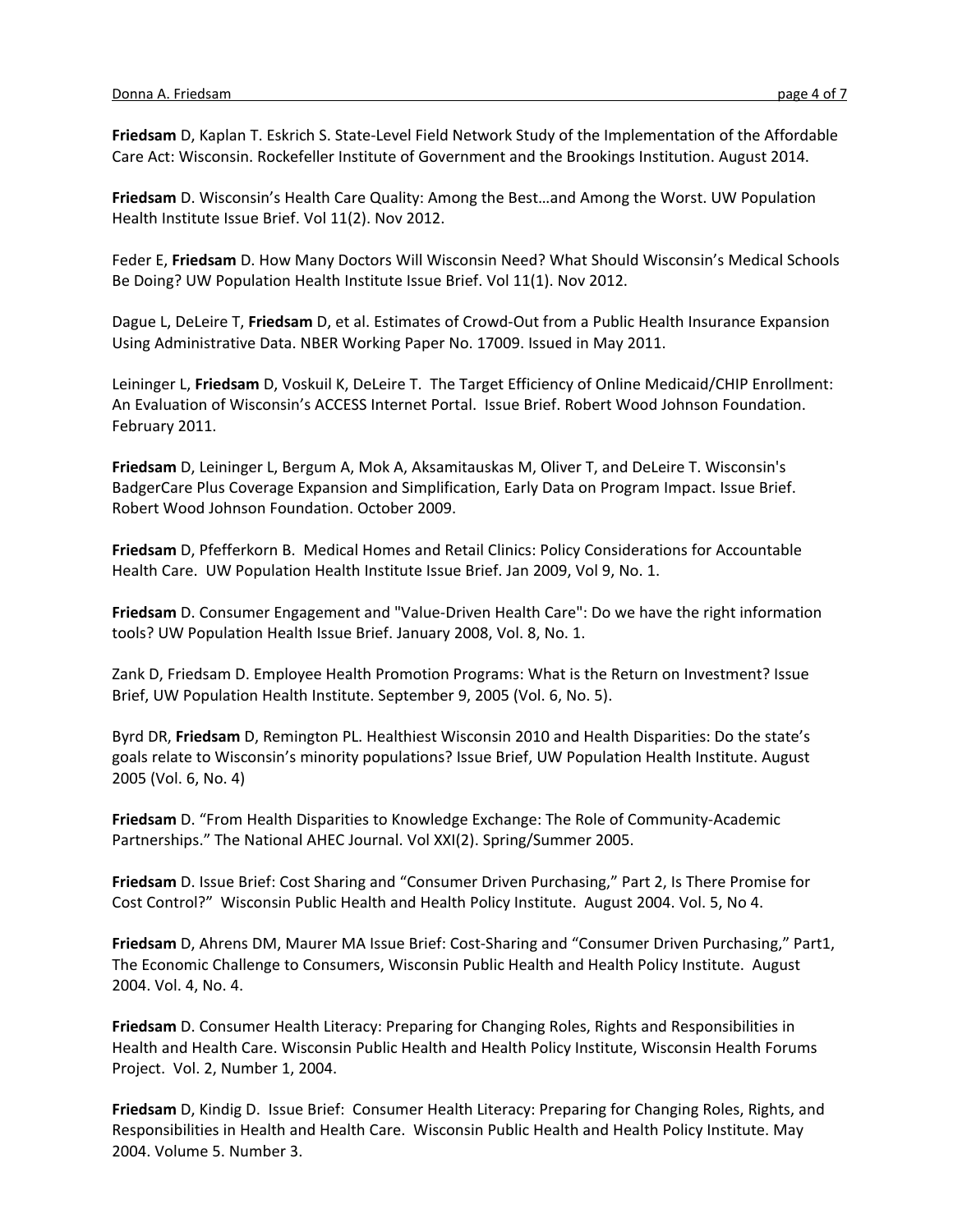**Friedsam** D. Wisconsin's Future Newborn Citizens: Potential Medicaid Cost Savings in Covering Immigrants' Prenatal Care. WI Public Health and Health Policy Institute. Issue Brief Vol 5(2): 2004.

**Friedsam** D. "Healthier Choices": Will Relief from Current Coverage Mandates Reduce Insurance Costs and Increase Coverage? Wisconsin Public Health and Health Policy Institute Issue Brief Vol. 5(1): 2004.

**Friedsam** D. Racial and Ethnic Data: Are They Reliable for Program and Policy Development? Wisconsin Public Health and Health Policy Institute. Issue Brief Vol. 3(5): 2002.

Newsom RS, **Friedsam** D. State Policy Options: Health Costs and Financing. Wisconsin Public Health and Health Policy Institute, Wisconsin Health Policy Forums, Vol. 1(1): 2002.

#### **GRANTS AND CONTRACTS (Selected - past 3 years)**

Friedsam (Co-PI, with Kevin Look) 03/01/2018-12/31/2019 Wisconsin Department of Health Services **The Constant Constant Total Funding: \$365,748** Evaluation of Wisconsin's 1115 Waiver to operate SeniorCare prescription drug program.

Friedsam (Co-PI, with Marguerite Burns) 09/01/2015-06/30/2019 MSN186215, CMS/Wisconsin Department of Health Services Total Funding: \$1,659,733 Evaluation of Wisconsin's 2015 Medicaid waivers for changes in coverage of parents, caretaker adults, and childless adults.

Friedsam (PI) 09/10/2015-08/30/2018 MSN 188449, DHHS Centers for Medicare & Medicaid Services (CMS) Total Funding: \$2,872,413 Provision of state-based Navigator and health insurance literacy services in the Affordable Care Act's Federally-facilitated Marketplace.

Friedsam (PI) 07/01/2014-06/30/2018 Ira and Ineva Reilly Baldwin Wisconsin Idea Endowment. The Controller Constants Total Funding: \$220,331 From Coverage to Care: Health Insurance Literacy Skills for Wisconsin's Most Vulnerable Residents. June 2016-May 2018

Empowering Consumers with Financial and Health Insurance Literacy. June 2014-June 2016.

Friedsam (PI) 07/01/2014-06/30/2018 Federal Matching Funds for Baldwin Grant Total Funding: \$220,331 Federal Medicaid matching funds o "Health Insurance Literacy Skills for Wisconsin's Most Vulnerable Residents" February 2016 through June 30, 2018 and for "Empowering Consumers with Financial and Health Insurance Literacy" June 2014-June 2016.

Friedsam (PI) 10/01/2013-06/30/2018 Milwaukee Health Care Partnership Total Funding: \$195,900 Conducted community-wide Health Insurance Outreach and Education regarding ACA

Friedsam (PI) 07/10/2014-01/31/2018 MSN178351, Wisconsin Health Information Organization Total Funding: \$314,897 Consumer Engagement & Activation through Health Literacy, Phases 1 and 2. Designing Intervention and evaluation plan to promote consumer understanding of measures of quality and cost and how they can be used in selecting a health care provider and health plan.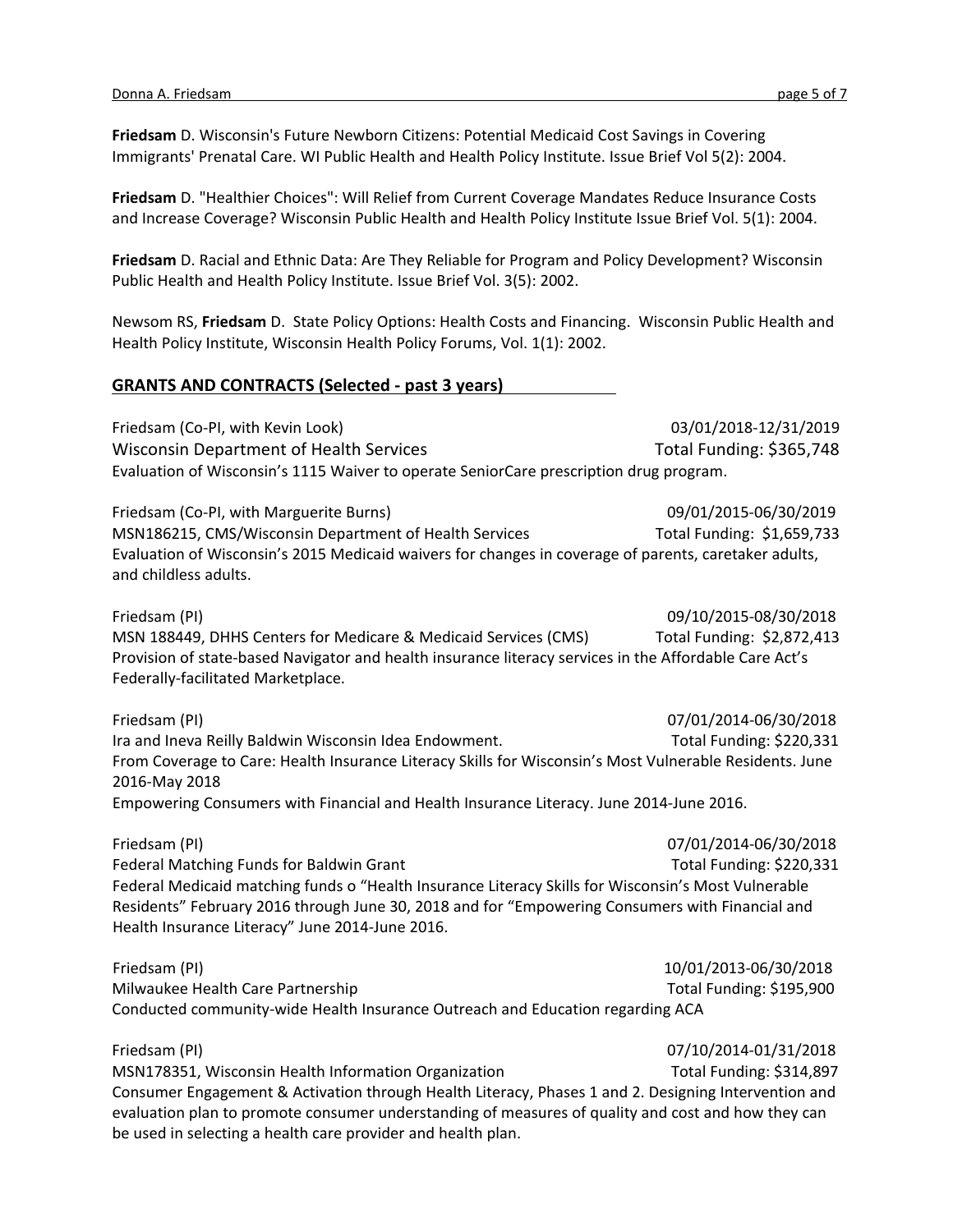Friedsam (PI) 03/01/2015-02/28/2016 MSN185505, CMS/Wisconsin Department of Health Services Total Funding: \$76,614 SIM Measurement, Evaluation Design and Data Collection Supporting the CMS State Innovation Model (SIM) Cooperative Agreement with the State of Wisconsin in in the design phase, in developing measures and an approach for evaluation and data collection Friedsam (PI) 03/01/2013-12/31/2015 MSN161762, Wisconsin Primary Health Care Association Total Funding: \$48,000 Assessment of program strategic and program improvements by community health centers (FQHCs) in Wisconsin and Indiana Friedsam (Co-PI, with Leininger) 01/01/2013-12/31/2015 MSN174049, Wisconsin Department of Health Services Total Funding: \$199,367 Evaluation of Medicaid Medical Homes for High Risk Pregnant Women Conduct quantitative and qualitative study of OB medical homes for Medicaid-covered high risk pregnant women in southeast Wisconsin. Friedsam (PI) 09/16/2014-09/15/2015 MSN178353 DHHS Centers for Medicare & Medicaid Services (CMS) Total Funding: \$438,136 Development and implementation of Navigator services to identify and enroll eligible residents into health insurance coverage through the Affordable Care Act marketplace or Medicaid. Friedsam, with Thomas DeLeire and Lindsey Leininger (PI) 07/23/2014-03/31/2015 MSN173671, University Illinois-Chicago The Chicago Total Funding: \$49,162 Informing Medicaid Program Design for Low-Income Childless Adults: Contributed to data analysis in the study of the utilization of a Health Needs Assessment used by Wisconsin's BadgerCare program. Friedsam, with Thomas DeLeire (Co-PI) 08/31/2013-12/15/2014 MSN169990, CMS/Wisconsin Department of Health Services Total Funding: \$398,800 BadgerCare Waiver Evaluation Evaluated Wisconsin's 2012 Medicaid 1115 waiver for adults in Wisconsin's Medicaid program, Friedsam (PI) 10/01/2013-12/312014 MSN170230, Milwaukee County Department of Health and Human Services Total Funding: \$88,810 Conducted community-wide Health Insurance Outreach and Education regarding ACA. **Completed Support- Past 5 years** Friedsam (PI) 03/01/2015-02/28/2016 MSN185505, CMS/Wisconsin Department of Health Services SIM Measurement, Evaluation Design and Data Collection Supporting the CMS State Innovation Model (SIM) Cooperative Agreement with the State of Wisconsin in design phase, in developing measures and approach for evaluation and data collection Friedsam (PI) 09/16/2014-09/15/2015

MSN178353 DHHS Centers for Medicare & Medicaid Services (CMS) Development and implementation of Navigator services to identify and enroll eligible residents into health insurance coverage through the Affordable Care Act marketplace or Medicaid.